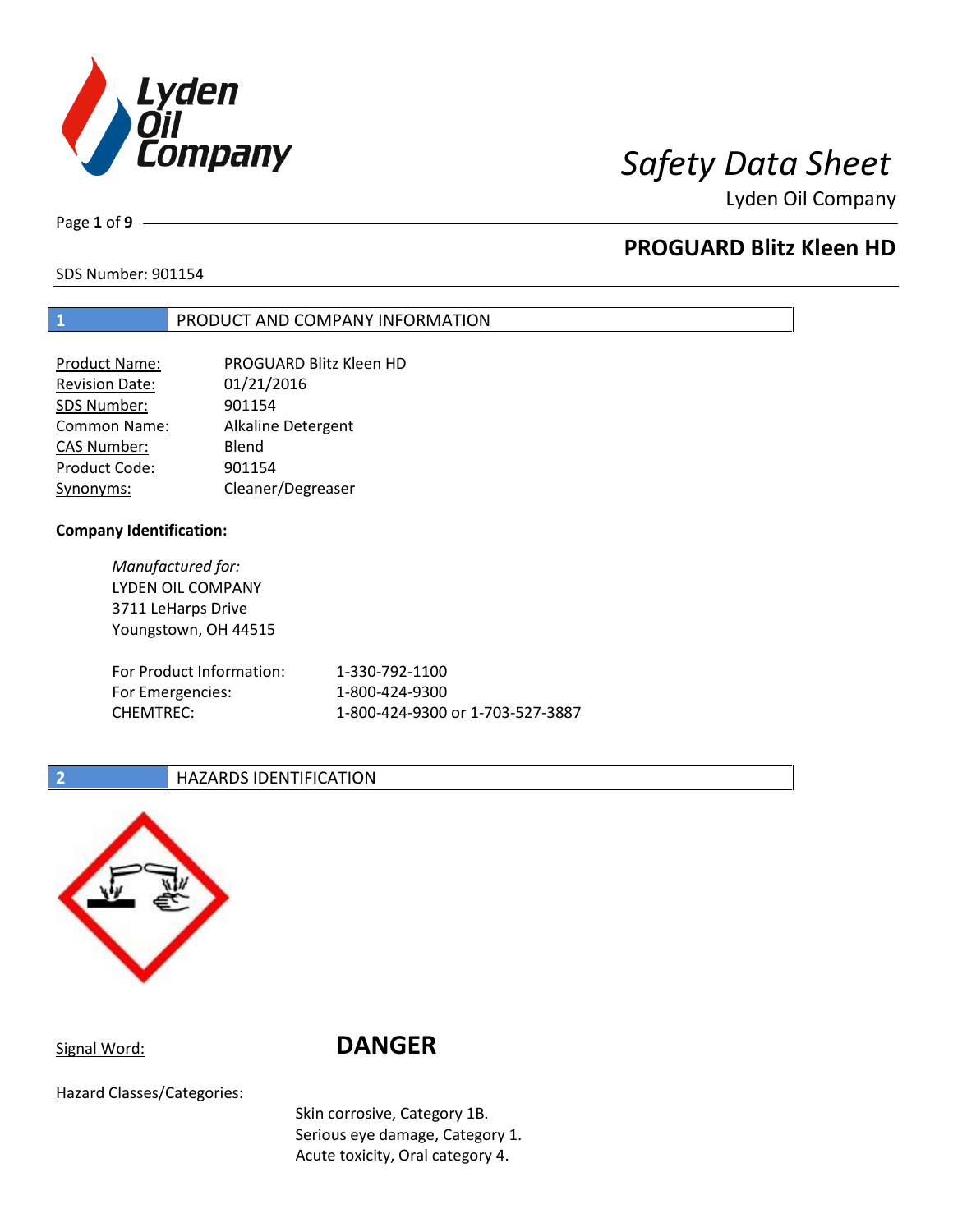

Lyden Oil Company

| Page 2 of 9 $-$            |                                                                       |
|----------------------------|-----------------------------------------------------------------------|
|                            | <b>PROGUARD Blitz Kleen HD</b>                                        |
| <b>SDS Number: 901154</b>  |                                                                       |
| Hazard Statement(s):       |                                                                       |
|                            | H302: Harmful if swallowed.                                           |
|                            | H314: Causes severe skin burns and eye damage.                        |
| Precaution Statement(s):   |                                                                       |
|                            | P101: If medical advice is needed, have product container or label at |
|                            | hand.                                                                 |
|                            | P102: Keep out of reach of children.                                  |
|                            | P103: Read label before use.                                          |
|                            | P262: Do not get in eyes, on skin, or on clothing.                    |
|                            | P280: Wear protective gloves/protective clothing/eye protection/face  |
|                            | protection.                                                           |
|                            | P301+310: IF SWALLOWED: Immediately call a POISON<br>CENTER/doctor.   |
|                            | P302+352: IF ON SKIN: Wash with plenty of water.                      |
|                            | P305+351+338: IF IN EYES: Rinse cautiously with water for several     |
|                            | minutes. Remove contact lenses if present and easy to do - continue   |
|                            | rinsing.                                                              |
|                            | P337+313: If eye irritation persists get medical advice/attention.    |
| Other Hazard Statement(s): |                                                                       |
|                            | -NFPA Ratings:                                                        |
|                            | Health = $3$                                                          |
|                            | Fire $= 0$                                                            |
|                            | Reactivity = $0$                                                      |
|                            |                                                                       |

### **3** COMPOSITION / INFORMATION ON INGREDIENTS

Ingredients:

*Mixture of the substances listed below with nonhazardous additions.*

| <b>Chemical Name</b>     | <b>CAS Number</b> | Percentage |
|--------------------------|-------------------|------------|
| Water                    | 7732-18-5         | >60        |
| 2-butoxyethanol          | 111-76-2          | $1 - 10$   |
| Sodium Hydroxide         | 1310-73-2         | $1 - 5$    |
| <b>Tetra Sodium EDTA</b> | 64-02-8           | $1 - 5$    |
| Surfactant Blend         | Proprietary       | N/A        |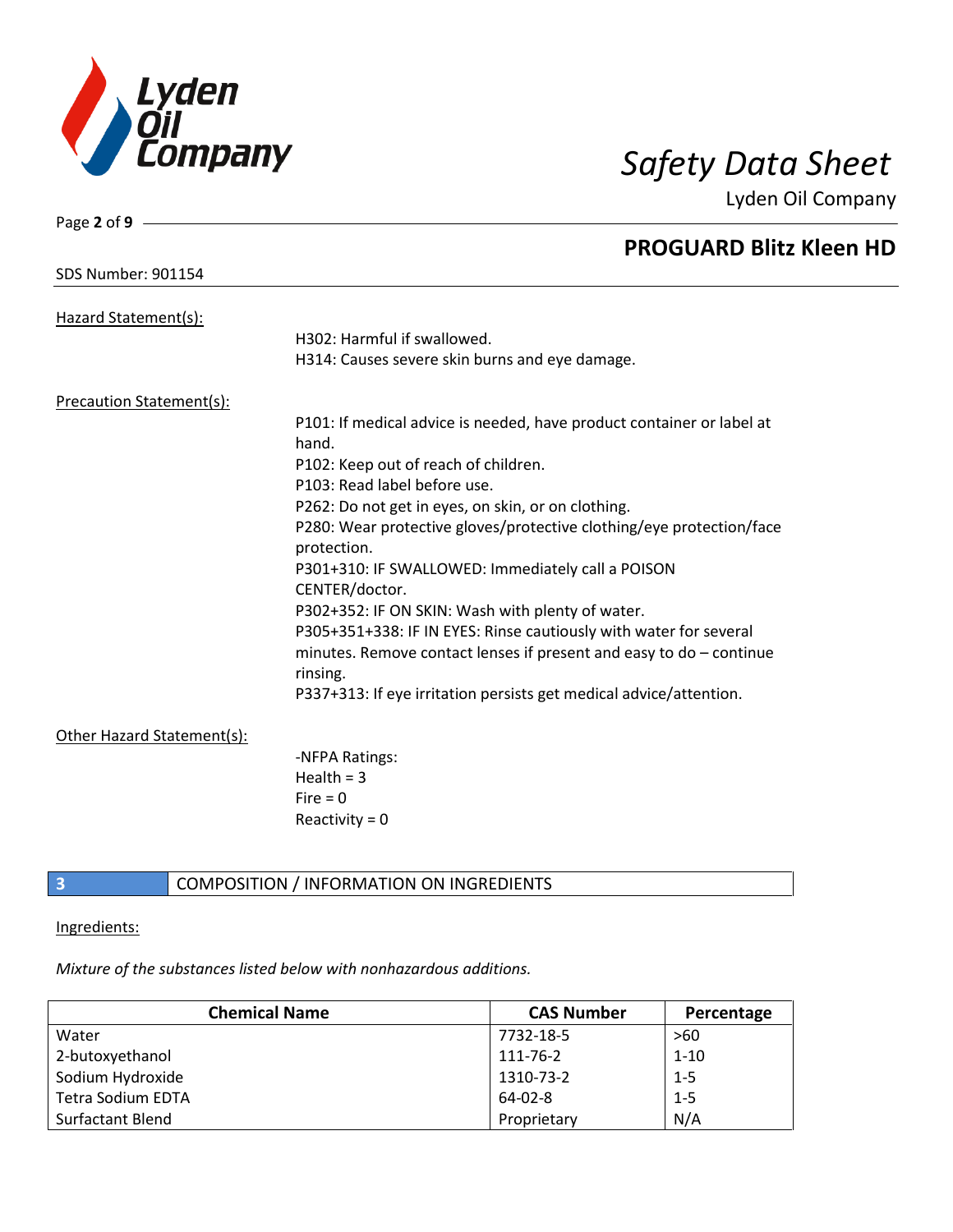

Lyden Oil Company

SDS Number: 901154

Page **3** of **9**

*\*Any concentration shown as a range is to protect confidentiality or is due to batch variation.*

| $\overline{4}$                                | <b>FIRST AID MEASURES</b>                                                                                                                                                                                |
|-----------------------------------------------|----------------------------------------------------------------------------------------------------------------------------------------------------------------------------------------------------------|
| Description of First Aid Measures:            |                                                                                                                                                                                                          |
| Inhalation:                                   | Ensure supply of fresh air and keep person(s) calm and comfortable<br>for breathing.                                                                                                                     |
| Skin Contact:                                 |                                                                                                                                                                                                          |
|                                               | Remove all contaminated clothing immediately. Rinse area for several<br>minutes with water. If available apply a 5% vinegar solution to area<br>(not around eyes) then continue rinsing area with water. |
| Eye Contact:                                  | Flush cautiously with water for several minutes. Remove contact<br>lenses if any then continue flushing.                                                                                                 |
| Ingestion:                                    | Do not induce vomiting. If person is conscious give 1-2 glasses of<br>water and seek medical attention.                                                                                                  |
| Symptoms and Effects, both acute and delayed: | No further relevent data available.                                                                                                                                                                      |
| <b>Recommended Actions:</b>                   | Treat symptomatically. Call a doctor or poison<br>control center for guidance.                                                                                                                           |
| 5                                             | FIRE FIGHTING MEASURES                                                                                                                                                                                   |
| Recommended Fire-Extinguishing Equipment:     |                                                                                                                                                                                                          |

Use water, dry powder, foam, or carbon dioxide fire extinguishers.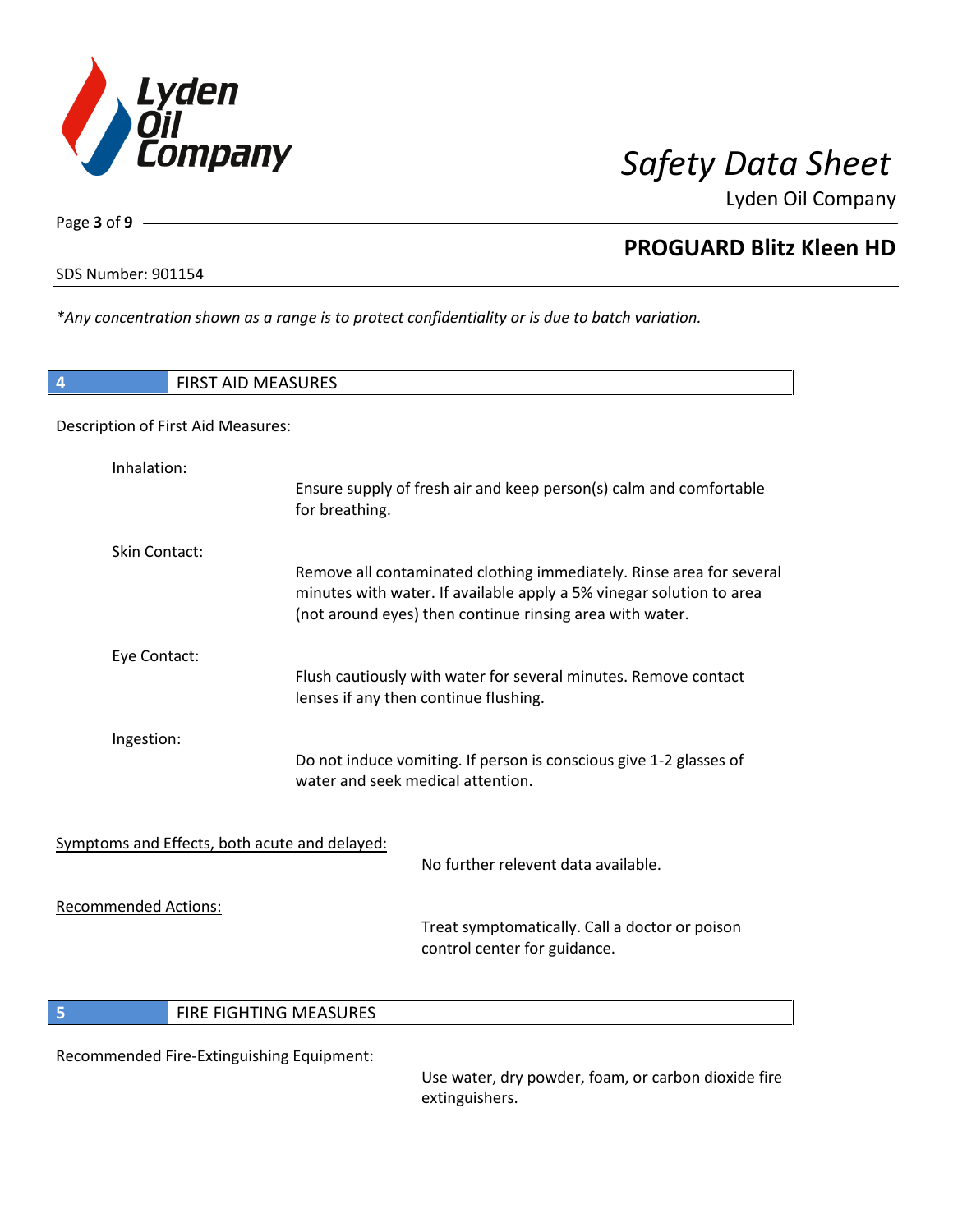

Lyden Oil Company

| <b>SDS Number: 901154</b><br>Possible Hazards During a Fire: | <b>PROGUARD Blitz Kleen HD</b><br>Product will react slowly with soft metals in neat<br>form forming hazardous gases (eg. Zinc). |
|--------------------------------------------------------------|----------------------------------------------------------------------------------------------------------------------------------|
|                                                              |                                                                                                                                  |
|                                                              |                                                                                                                                  |
|                                                              |                                                                                                                                  |
| Recommendations to Firefighters:                             |                                                                                                                                  |
|                                                              | Proper protective equipment including breathing<br>apparatus.                                                                    |
| <b>ACCIDENTAL RELEASE MEASURES</b>                           |                                                                                                                                  |
| <b>Personal Precautions:</b>                                 |                                                                                                                                  |
|                                                              | Avoid eye contact. Avoid repeated or prolonged<br>skin contact.                                                                  |
|                                                              | Personal protective equipment must be worn.                                                                                      |
|                                                              | Avoid contact with skin, eyes or clothing.                                                                                       |
| <b>Emergency Procedures:</b>                                 |                                                                                                                                  |
|                                                              | Contain spilled material, collect in suitable and<br>properly labeled containers.                                                |
| <b>Environmental Precautions:</b>                            |                                                                                                                                  |
|                                                              | Do not allow to reach sewage system or any water<br>course.                                                                      |
|                                                              | Do not allow to enter ground waters.                                                                                             |
| <b>Cleanup Procedures:</b>                                   |                                                                                                                                  |
|                                                              | Absorb with liquid-binding material (sand,                                                                                       |
|                                                              | diatomite, acid binders, universal binders, sawdust).                                                                            |
| <b>HANDLING AND STORAGE</b>                                  |                                                                                                                                  |
| <b>Handling Precautions:</b>                                 |                                                                                                                                  |

Use with adequate ventilation. Avoid breathing dusts, mists, and vapors. Do not get in eyes, on skin, or on clothing. Wear eye protection and protective clothing . Wash thoroughly after handling.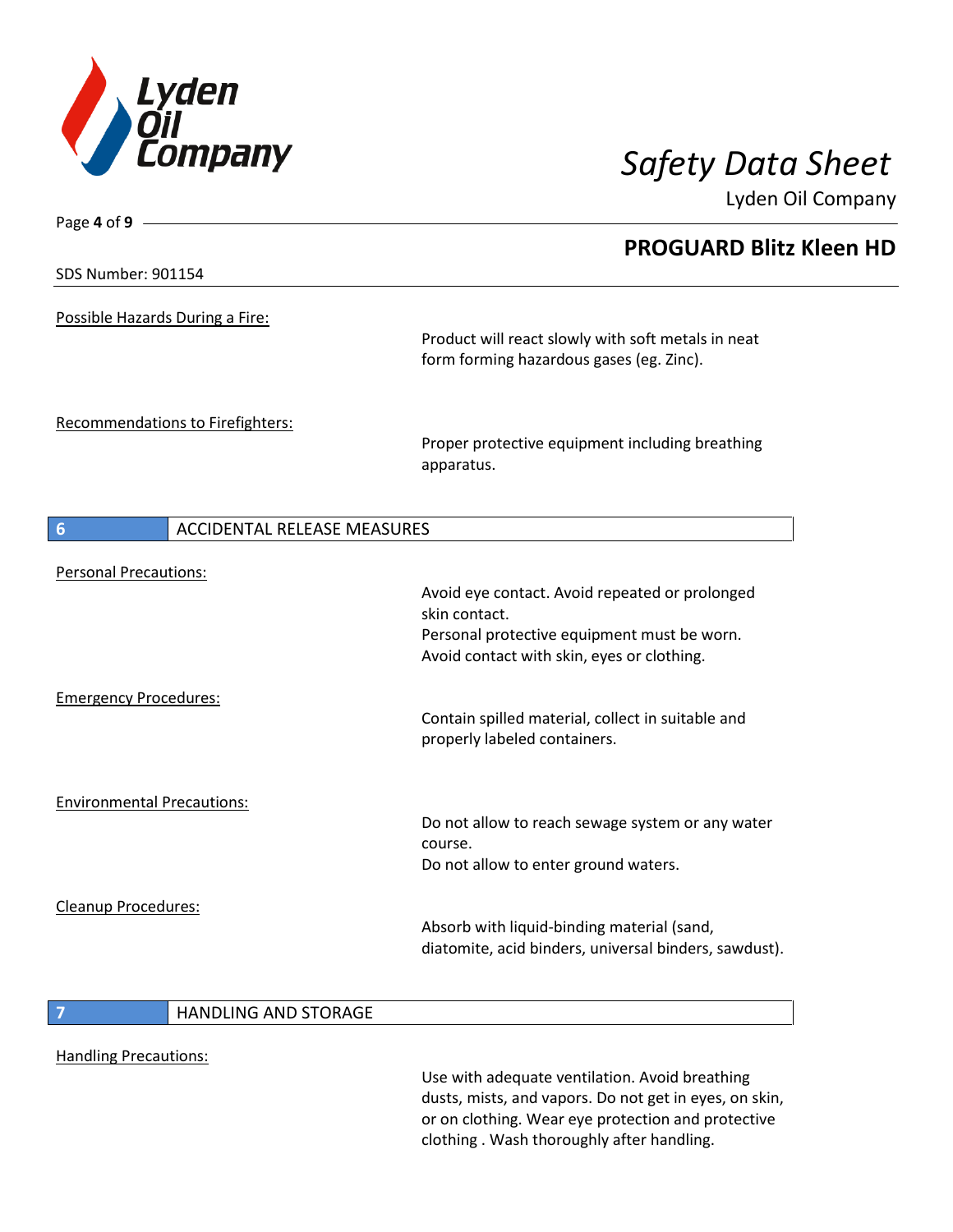

Lyden Oil Company

SDS Number: 901154

Page **5** of **9**

Storage Requirements:

Keep container tightly sealed and stored in a dry, cool place. Keep away from sources of ignition.

### **8** EXPOSURE CONTROLS / PERSONAL PROTECTION

### Exposure Limits:

-2-butoxyethanol:

ACGIH TLV: 20 ppm, 8 hours (all forms) OSHA PEL TWA: 240 mg/m<sup>3</sup> 8 hours (skin); TWA: 50 ppm, 8 hours (Skin)

-Sodium Hydroxide:

OSHA PEL TWA: 2mg/m³

Engineering Controls:

All ventilation should be designed in accordance with OSHA standard (29 CFR 1910.94).

Personal Protective Equipment:

Keep away from foodstuffs, beverages, and feed. Immediately remove all soiled and contaminated clothing. Wash hands before breaks and at the end of work. Avoid contact with eyes and skin. Use safety glasses and gloves.

### **9** PHYSICAL AND CHEMICAL PROPERTIES

| Color:                 | Red                 |
|------------------------|---------------------|
| <b>Physical State:</b> | Liquid              |
| Odor:                  | Citrus / Ether like |
| Odor Threshold:        | Data not available  |
| pH:                    | 13.2                |
| <b>Melting Point:</b>  | $<$ 32 $\degree$ F  |
| <b>Boiling Point:</b>  | $>212$ °F           |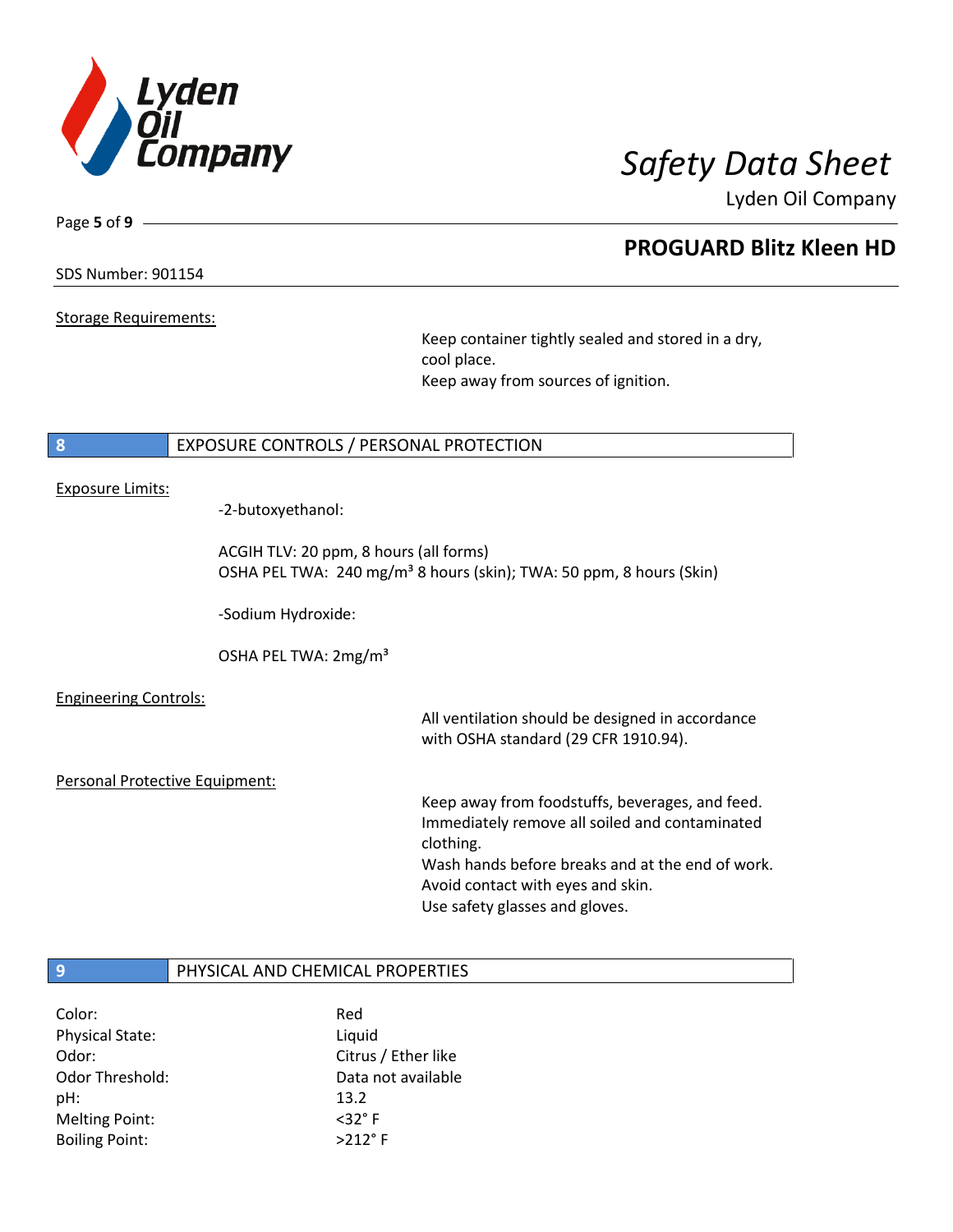

Lyden Oil Company

### SDS Number: 901154

| <b>Boiling Range:</b>         | Data not available |
|-------------------------------|--------------------|
| Flash Point:                  | $>200^\circ$ F     |
| Evaporation Rate:             | Data not available |
| Flammability:                 | Data not available |
| Flammability Limits:          | Data not available |
| Vapor Pressure:               | Data not available |
| Vapor Density:                | Data not available |
| <b>Relative Density:</b>      | 1.03-1.06          |
| Solubilities:                 | Soluble in water   |
| <b>Partition Coefficient:</b> | Data not available |
| Auto-Ignition Temperature:    | Data not available |
| Decomposition Temperature:    | Data not available |
| Viscosity:                    | Data not available |
|                               |                    |

# **10** STABILITY AND REACTIVITY Stability: Stable under normal conditions. Reactivity: Not reactive under normal conditions. Conditions to Avoid: None known. Hazardous Reactions: No known hazardous reactions. Incompatible Materials: Strong oxidizers and acids.

Decomposition Products:

Oxides of carbon.

### Page **6** of **9**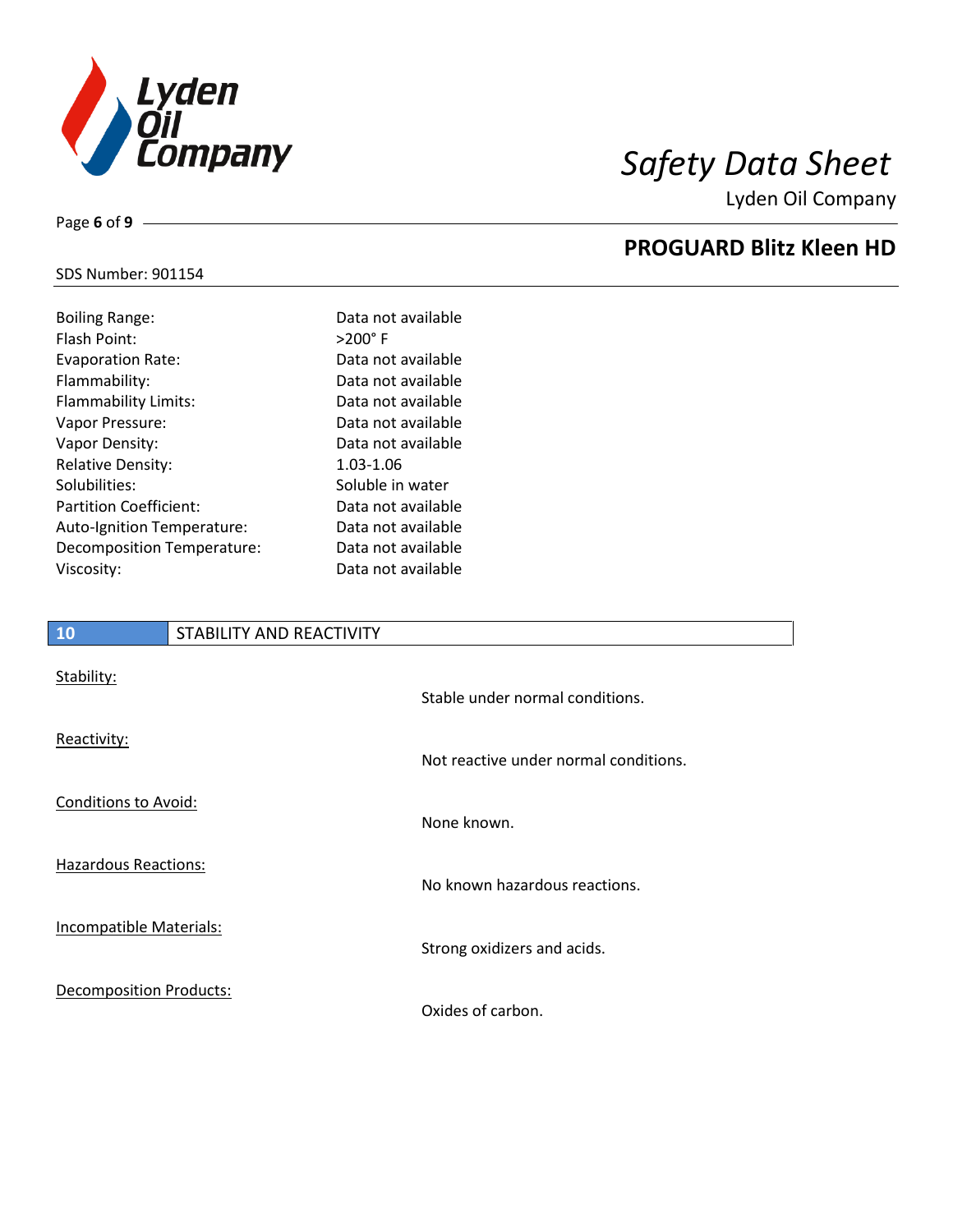

Lyden Oil Company

SDS Number: 901154

Page **7** of **9**

I

| 11                           | <b>TOXICOLOGICAL INFORMATION</b>    |                                                                                                                                                                                                                                                                                                                                                           |
|------------------------------|-------------------------------------|-----------------------------------------------------------------------------------------------------------------------------------------------------------------------------------------------------------------------------------------------------------------------------------------------------------------------------------------------------------|
| Routes of Exposure:          |                                     |                                                                                                                                                                                                                                                                                                                                                           |
|                              |                                     | Skin and eye contact are the primary routes of<br>exposure although exposure may occur following<br>accidental ingestion.                                                                                                                                                                                                                                 |
| <b>Exposure Effects:</b>     |                                     |                                                                                                                                                                                                                                                                                                                                                           |
|                              |                                     | Skin:<br>Prolonged or repeated contact with strong forms<br>will cause severe burns and defatting of skin.<br>Eye:<br>Produces rapid serious eye irritation and possible<br>damage.<br>Ingestion:<br>Harmful to mucous membranes, mouth, throat and<br>stomach.<br>Inhalation:<br>Concentrated mists cause respiratory discomfort,<br>cough or dizziness. |
| <b>Measures of Toxicity:</b> |                                     | -2-butoxyethanol:                                                                                                                                                                                                                                                                                                                                         |
|                              |                                     | Oral: LD50 (rat): 470 mg/kg<br>Dermal: LD50 (rabbit): 220 mg/kg<br>Inhilation: LC50 (rat): 450 mg/L, 4 hours                                                                                                                                                                                                                                              |
|                              |                                     | -Sodium Hydroxide:                                                                                                                                                                                                                                                                                                                                        |
|                              |                                     | Oral: LD50 (rat): 214 mg/kg                                                                                                                                                                                                                                                                                                                               |
|                              | Carcinogenic/Mutagenic Precautions: | Non-carcinogenic and not expected to be<br>mutagentic.                                                                                                                                                                                                                                                                                                    |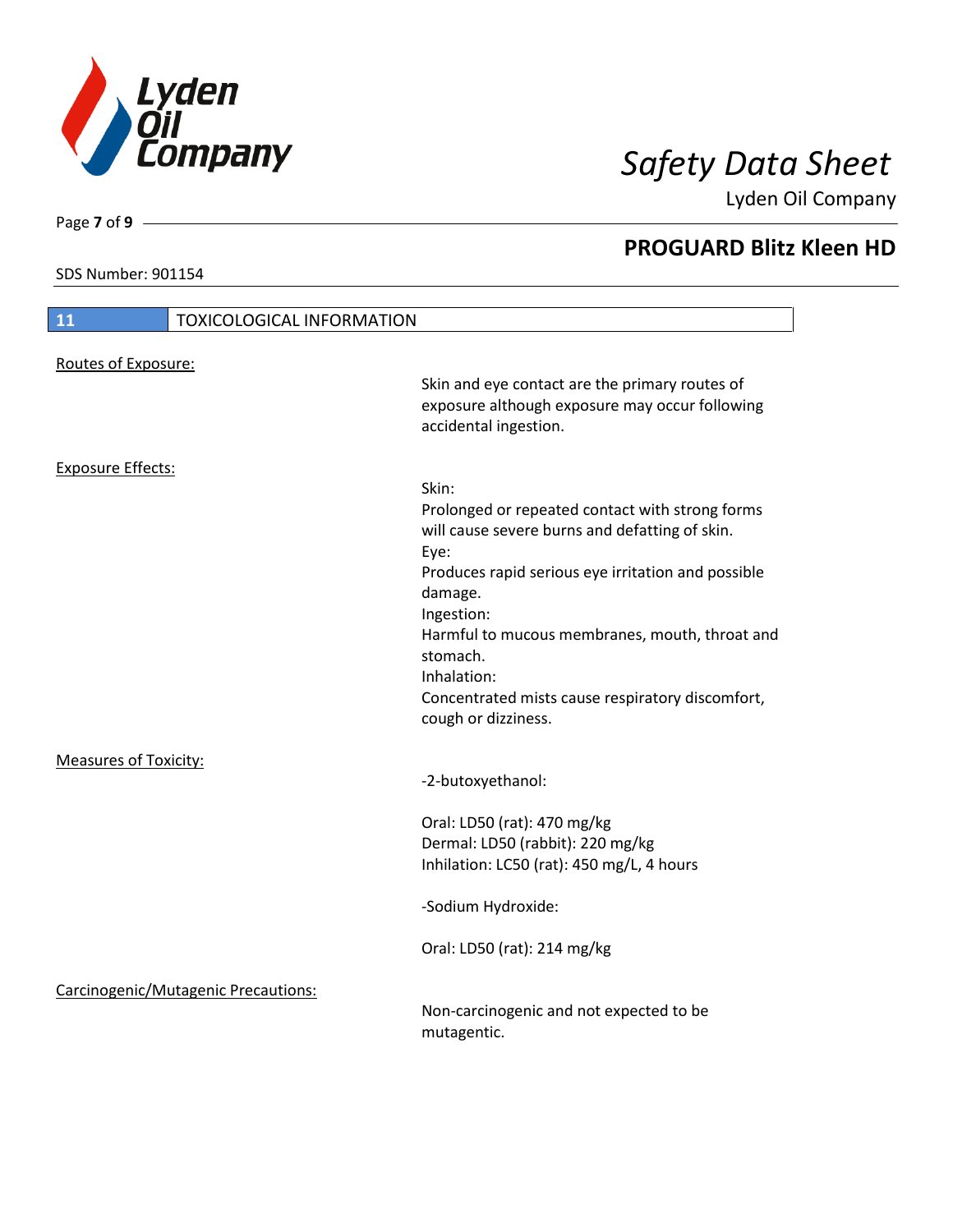

Lyden Oil Company

SDS Number: 901154

Page **8** of **9**

| 12                             | <b>ECOLOGICAL INFORMATION</b>                        |                                                                                                                                 |
|--------------------------------|------------------------------------------------------|---------------------------------------------------------------------------------------------------------------------------------|
| <b>Ecological Precautions:</b> |                                                      | Avoid exposing to the environment.                                                                                              |
| <b>Ecological Effects:</b>     | No specific environmental or aquatic data available. |                                                                                                                                 |
| 13                             | DISPOSAL CONSIDERATIONS                              |                                                                                                                                 |
| Disposal Methods:              |                                                      | Dispose of waste material in accordance with all<br>local, state, and federal requirements.                                     |
| <b>Disposal Containers:</b>    |                                                      | Use properly approved container for disposal.                                                                                   |
| <b>Special Precautions:</b>    |                                                      | Do not flush to surface waters or drains. Hish levels<br>of surfactants and increased pH levels are harmful<br>to aquatic life. |

# **14** TRANSPORT INFORMATION UN Number: UN 1824 UN Shipping Name: Sodium Hydroxide Solution Transport Hazard Class: 8 Packing Group: II Environmental Hazards: Aquatic hazard Bulk Transport Guidance: Data not available Special Precautions: None